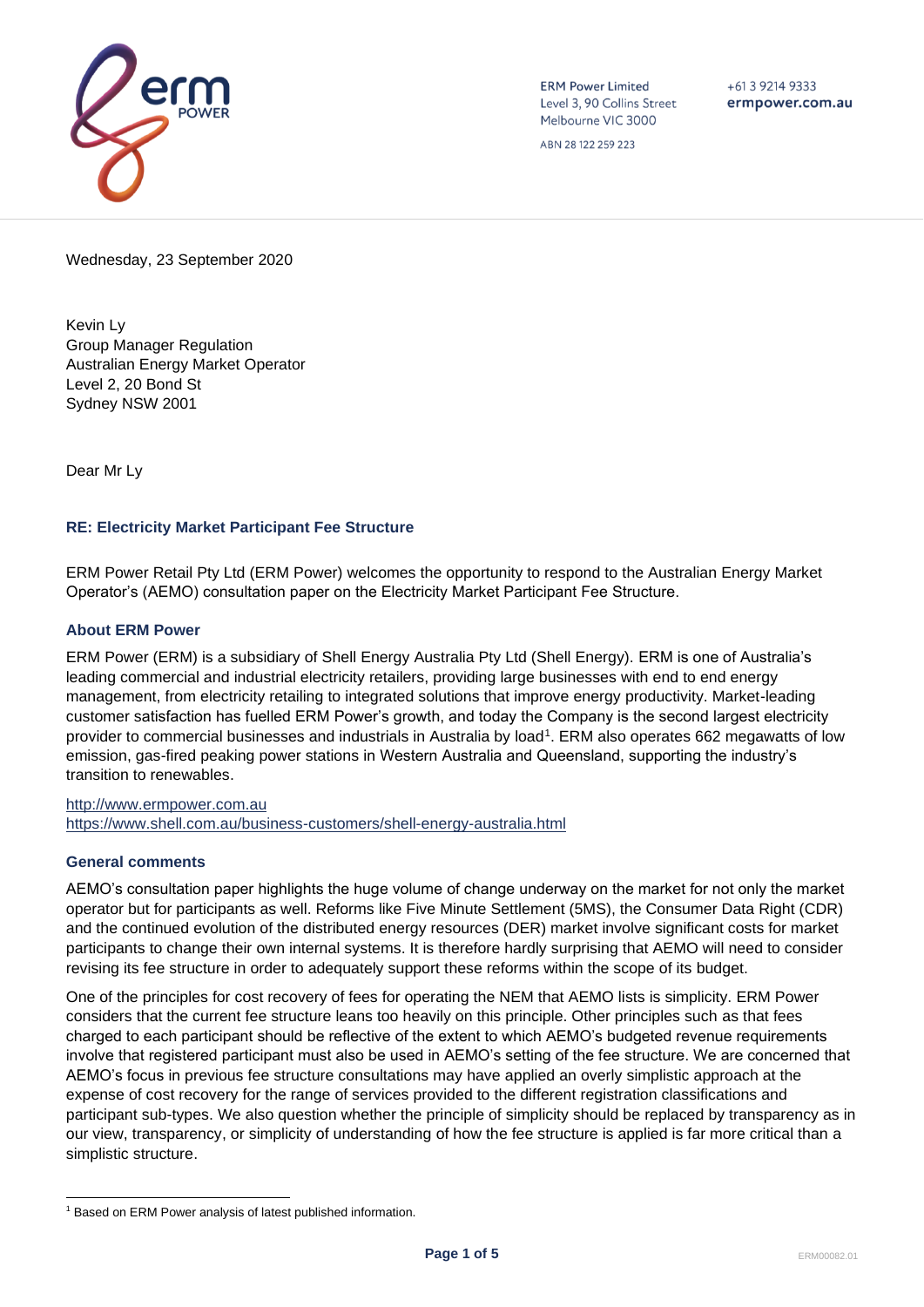

Clause 2.11.1(b)(1) of the National Electricity Rules indicates that "*the structure of Participant fees should be simple"* as opposed to simple to understand or transparent. However, being simple does not preclude fees recovery on a costs incurred basis which is reflected in Clause 2.11.1 (b)(3): "*the components of Participant fees charged to each Registered Participant should be reflective of the extent to which the budgeted revenue requirements for AEMO involve that Registered Participant."* In this case the fees should be simple whilst allowing cost reflective recovery.

Overall, we consider that there is a lack of transparency in how AEMO's fees are justified and spent. Ultimately, all energy consumers bear the costs of fees through those that are passed on via their retailer, or to the extent that generators incorporate fees in their bids, through higher wholesale prices. We firmly believe that a greater degree of transparency is required, above and beyond the simple way in which AEMO reports its budget and fees. ERM Power shares the views of the Australian Energy Council and the Queensland Energy Users Network who expressed concerns about the minimalist approach to consultation on AEMO's 2020-21 draft budget and fees, which allowed just six business day to seek input on a \$250 million budget with limited detail on the assumptions underpinning the budget. While the consultation process for this review involves more time, we hope to see a greater level of engagement from AEMO and increased information sharing over the course of this review.

We contend that so long as there is transparency in the methodology and the factors applied by AEMO in the costs of AEMO operating the NEM this would be far more preferable to adopting a "simple" approach as per the current fee structure methodology. In our view, the fee structure should firstly target the principle that "*the components of Participant fees charged to each Registered Participant should be reflective of the extent to which the budgeted revenue requirements for AEMO involve that Registered Participant."*

### **Unallocated costs**

ERM Power queries AEMO's position of recovering all unallocated costs from Market Customers. Unallocated costs are indicated as reflective of AEMO's overhead costs which includes the costs of high security buildings and cyber secure systems from which AEMO operate the NEM and well as leases on commercial office space from which AEMO staff generally operate. In the current COVID operating regime, it would also contain the costs associated with AEMO staff working from home. All market participants benefit from AEMO's operation of the market and facilitation of market development as well as forecasting functions. It is therefore unclear why this value is solely allocated to Market Customers only. Unless AEMO can clearly demonstrate why all overhead costs associated with AEMO's NEM functions should be allocated solely to Market Customers, then we see that unallocated costs should be split in the same fashion as allocated fees with a proportion paid for by generators, and Market Network Service Providers as well as by Market Customers.

### **Length of new fee structure**

In terms of the length of timing of the new fee structure, ERM Power considers that the potential for significant change in market design as a result of the post-2025 review of the NEM currently being undertaken, it would be appropriate to reassess the fee structure once a new market structure is in force. We acknowledge there is no definitive state date for any of the reforms contained within the Energy Security Board's consultation paper. Nonetheless, the general timing provides a reasonable indicator. As such, we recommend that the fee structure apply for a four or five year period. This would allow for AEMO to examine the different services and service providers operating in the National Electricity Market (NEM) once a new market design is established and determine how fees could be levied appropriately in line with the new market design.

### **New participants**

We support AEMO's intent to include additional participant registration classes in the recovery on the NEM Fees. We believe all registered participant classes who participate in the current Energy, and Market and Non-Market Ancillary Services markets and any future markets developed for power system services and who derive revenue,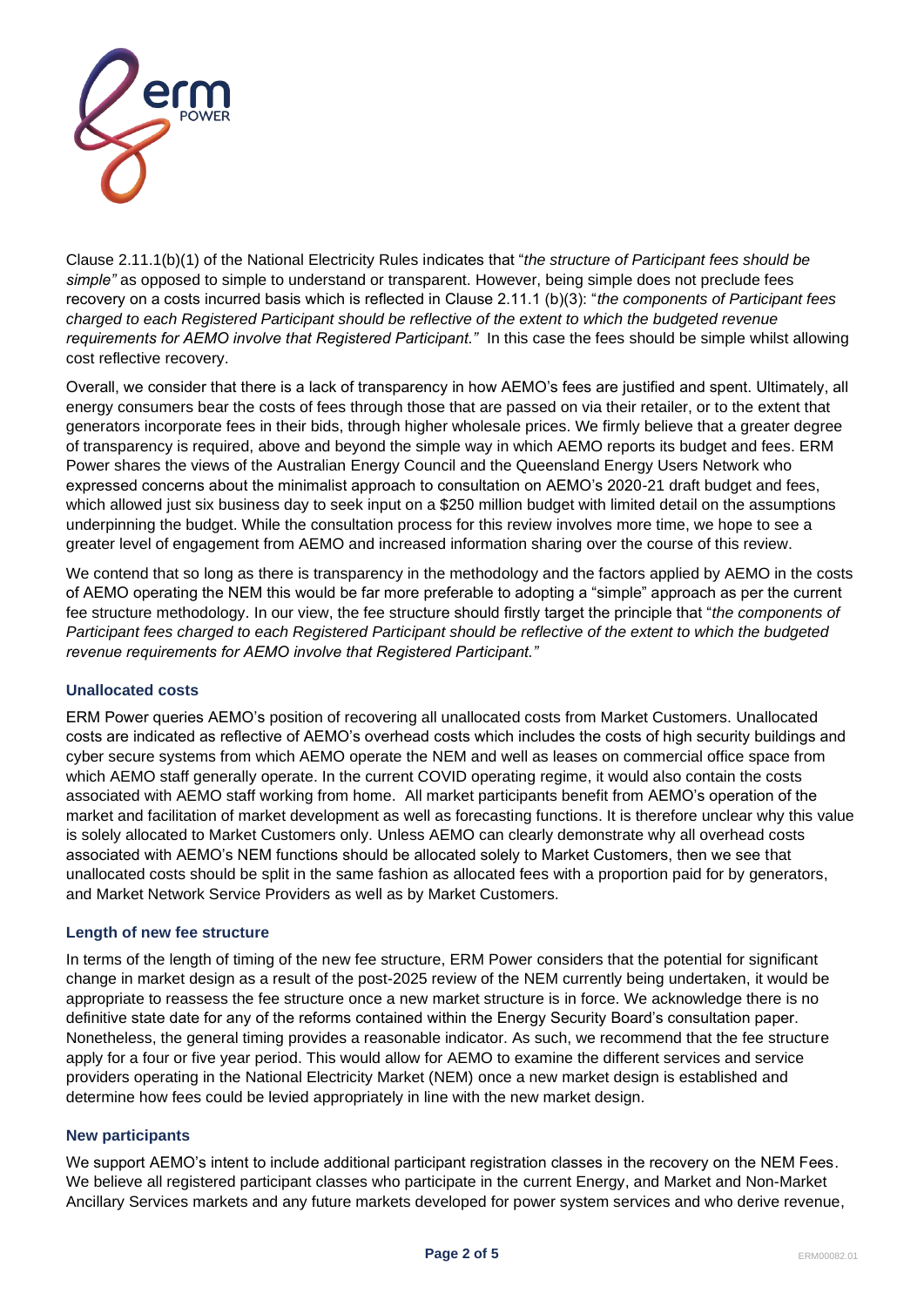

or other benefits from being scheduled in those markets should contribute to the recovery of costs associated with the real time market operation, facilitation of market development as well as forecasting functions of the NEM. We also disagree with the current methodology where allocated costs recovery is based on outcomes in the Energy Market only, which is only one of nine real time markets operated in the NEM.

ERM Power considers that the entry of Demand Response Service Providers (DRSP) into the market as part of the Wholesale Demand Response Mechanism (WDRM) also creates an interesting situation for AEMO. We believe that DRSPs should be subject to fees as necessary given that they will be competing in the market like many other entities.

Under the WDRM, market customers will be settled on their actual consumption plus any demand response volume (the difference between actual consumption and the baseline at times or demand response dispatch). This may create a scenario where the same service is charged for twice. We firmly believe that market customers should not be required to pay fees to AEMO for demand response provided by their customers, and that DRSPs should instead be levied these fees given they are the primary beneficiaries of the WDRM.

We agree with AEMO that the introduction of new participant categories such as DRSPs, Battery Energy Storage Systems, and Market Small Generation Aggregators (MSGA) which currently do not pay fees (other than registration fees) mean that changes are needed to the split in allocated costs to ensure that all participants are paying a share of AEMO's costs through fees. It would be difficult to nominate a precise split in fees between participant categories that exactly reflects each group's contribution to AEMO's costs.

With some of these participants likely to have a small footprint in terms of total electricity generated it would seem rational to start with a relatively modest contribution in the early phase of the new fee structure where few participants may be active, with fees gradually increasing over time based on AEMO's forecast of their contribution. Purely by means of an example, five per cent of allocated costs could be levied on 'other registered participants' as AEMO classifies them in the first year of the fee structure, rising by one percentage point each year to 10 per cent at the end of a five year fee structure.

# **Allocated fees**

As noted in AEMO's consultation paper, allocated fees for generators and Market Network Service Providers (MNSPs) are currently split 50-50 between capacity and energy. AEMO is proposing to change this split to weight it more heavily towards capacity on the grounds that the trend towards wind and solar generation means that there is more generation coming from lower capacity factor plant.

We note that AEMO has indicated that due increasing volumes of relatively low capacity factor semi-scheduled generation, consideration should be given to amending the ratio applied to registered capacity and energy produced in the generator fee recovery area. Currently these fees are levied on a 50-50 split between capacity and energy generated. It is unclear to us how changing this split would be reasonably reflective of the costs incurred by AEMO in dispatching and settling different generator types and the impact that the different generator classes could have on AEMO's dispatch and settlement process for all nine markets. In addition, whilst AEMO has focussed on the lower capacity factor of semi-scheduled generators as the basis for suggesting a change to the energy/capacity cost recovery ratio, AEMO doesn't appear to have considered that the capacity factor of scheduled generation is also reducing as output from scheduled generation is displaced by semi-scheduled generation. Nor has AEMO appeared to recognise that with projections of higher capacity in the market as a result of more semischeduled generation entering the market, the overall fees taken from capacity would increase by just maintaining the existing 50-50 split.

ERM Power also considers that this approach would be beneficial to apply to fee recovery for Market Customers. The current methodology based solely on MWh consumption results in a significant cross subsidy from large consumption customers to small consumption customers. The costs to serve individual large consumption customers would be no greater than that imposed by a small consumption customer. We recommend that the cross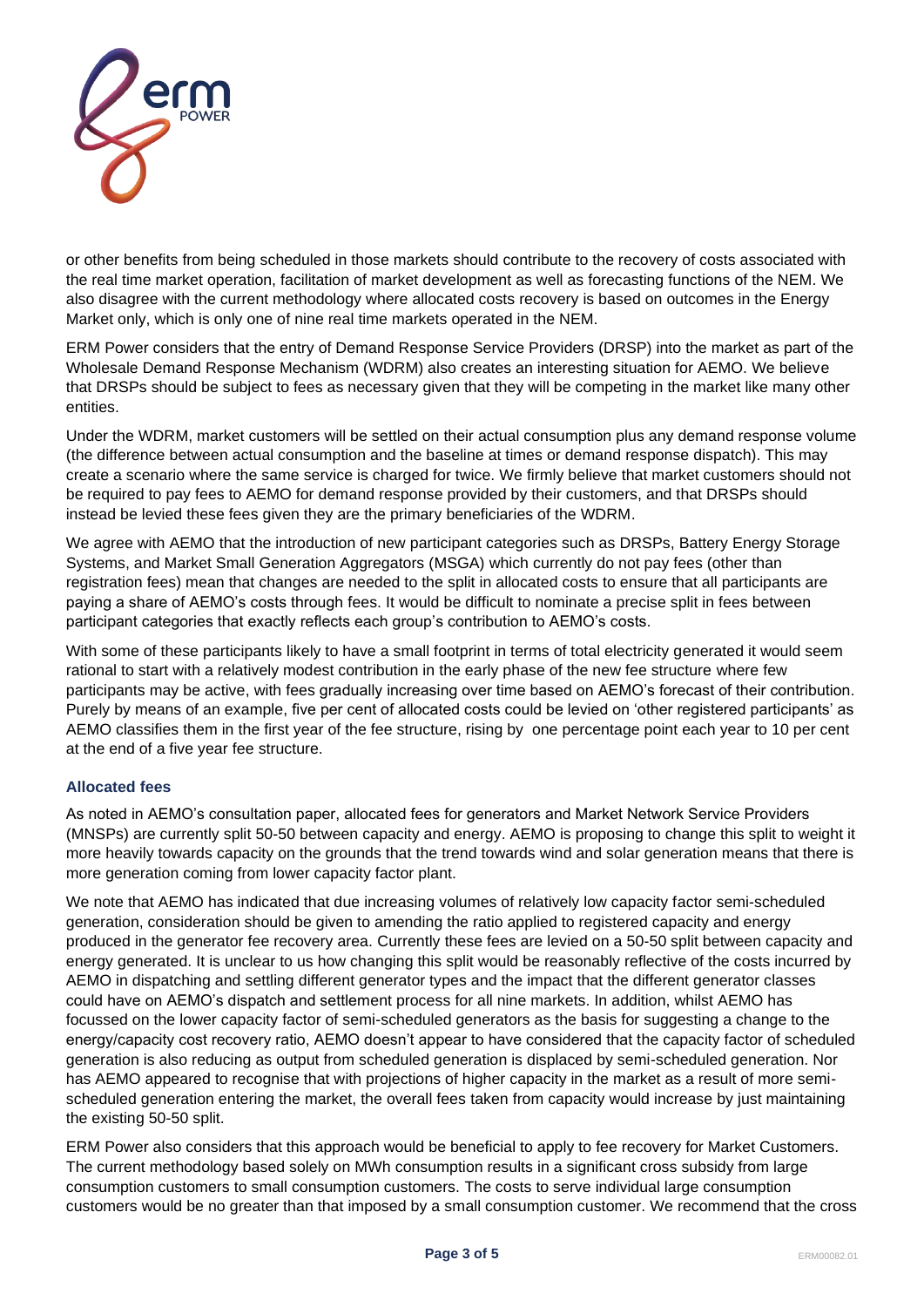

subsidy, if not removed entirely should be reduced by the recovery of fees from Market Customers on based on a split between energy consumed and individual NMIs. This would also reduce the risk of under recovery of fees due to the installation of DER at a customer's location where lower energy consumption reduces NEM fees collected from that customer although their individual cost to serve remains the same.

Additionally, ERM Power considers the cost recovery for allocated costs from generators and market customers should more fairly reflect the usage of the various services provided by AEMO and that the costs recovery methodology for different participant sub-types may be different. Cost recovery should be reflective of the overall costs of AEMO operating the nine energy and FCAS markets and other non-market procurement functions with the costs apportioned to each reflective of the actual costs incurred by AEMO. For this reason we believe in considering the Allocated Costs, this should be further separated into Energy Market Allocated Costs and Market and Non-Market Ancillary Services Allocated Costs and allow for separate cost recovery methodologies to apply to each area. This would more adequately reflect the cost impact of registered participants outside the current Energy market cost recovery methodology.

By way of example, when considering AEMO's costs for operating the Frequency Control Ancillary Services (FCAS) markets, as negative price outcomes do not occur in the FCAS markets, then cost recovery on a revenue received basis from FCAS suppliers would seem to be reasonable methodology as opposed to a methodology based on FCAS registered capacity and enablement. This would ensure that registered participants who utilise AEMO's systems for Market and Non-Market Ancillary Services contribute to AEMO's costs in providing these services. As Market Customers also benefit from a power system security perspective from the Market and Non-Market Ancillary Services, a 50-50 apportioning of AEMO's costs of provision of the Market and Non-Market Ancillary Services between suppliers and Market Customers would seem reasonable as both groups benefit equally from the maintenance of a secure power system.

Cost recovery on a revenue basis between energy providers in the energy market however is more difficult due to the potential for negative price outcomes. As AEMO has not provided information in the Consultation Paper as to which classification of generator imposes what level of costs on AEMO systems for dispatch of the Energy market, it is impossible to consider AEMO's proposal in any reasonable detail. We believe there would be benefit in apportioning the costs to serve in the Energy Market on a more granular costs to serve basis between generator scheduling type, AEMO should consider further granularity in the area of cost recovery for Energy Market Allocated Costs from generator scheduling types, i.e. Scheduled, Semi-Scheduled and Non-Scheduled generators based on AEMO's costs of provision of energy market services for each generator scheduling type. This would allow AEMO to more granularly define cost recovery based on scheduling type. As an example, cost recovery from Non-Scheduled generators may be based entirely on capacity, whereas, cost recovery from semi-scheduled generators may be based entirely on energy output and from scheduled generators may remain at the current 50/50 split.

### **Five Minute Settlement**

The recovery of fees relating to the introduction of Five Minute Settlement (5MS) will play an important role given the scale of the costs involved – an estimated \$121 million over 10 years according to AEMO. With AEMO providing a 10-year timeframe for the total costs of 5MS, ERM Power considers it would be appropriate to recover these fees over the same period of time. With this revised fee structure applying from 1 July 2021, it would be reasonable to commence recovering costs relating to 5MS from this time, despite the start date being 1 October 2021.

On the question of how the costs should be recovered and from which parties, ERM Power contends that AEMO should look to how 5MS will impact all participants. The system changes required to implement 5MS are clearly significant. All participants will be affected in some way by the shift. As such, splitting the costs between market participants of different types would seem to be the fairest way to recover these costs.